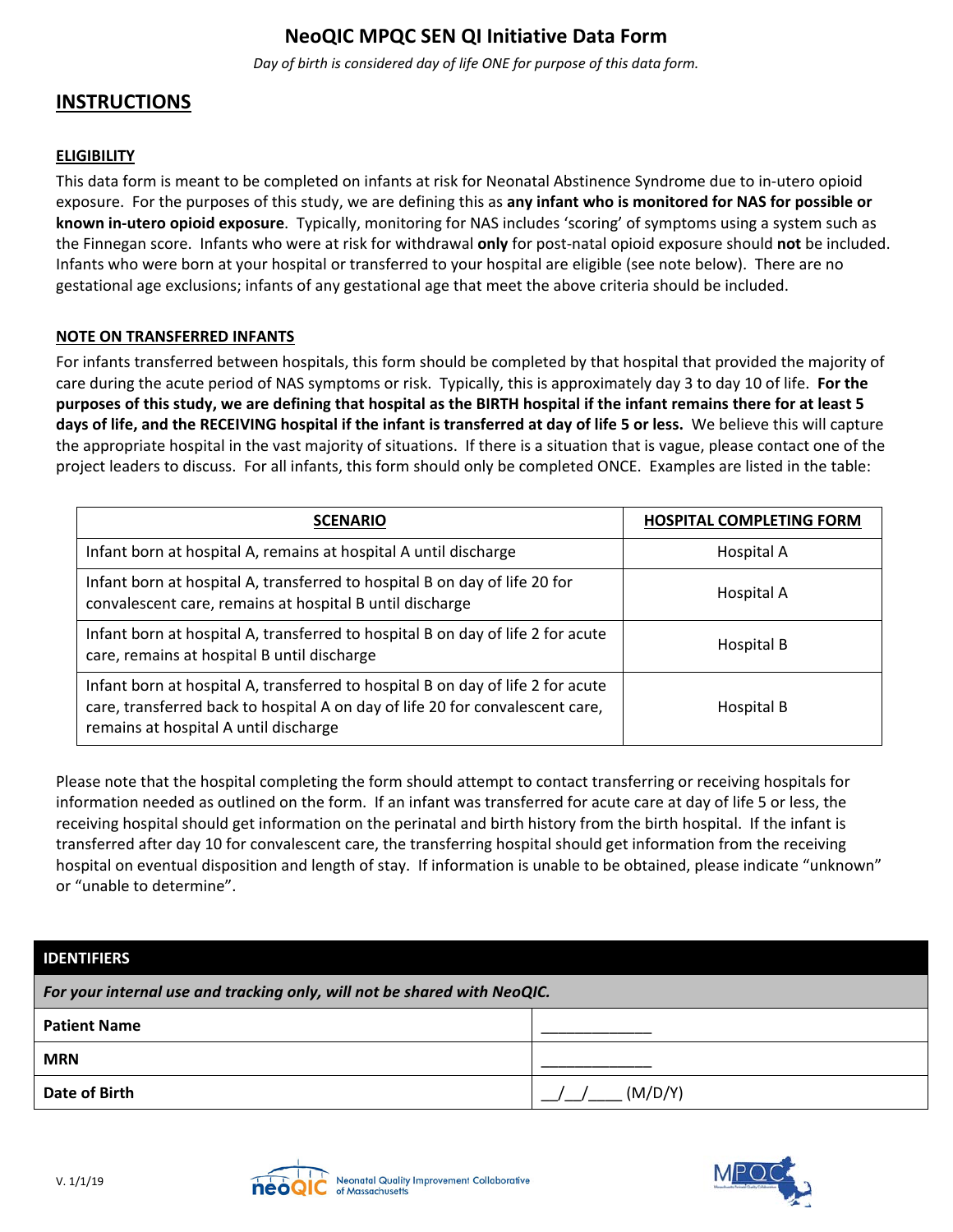*Day of birth is considered day of life ONE for purpose of this data form.*

| REDCAP STUDY IDENTIFIERS (will be entered into REDCap)                                                                                                                                                                                                |                                                                                                                                                                                         |                                                                                                                                                                                                             |
|-------------------------------------------------------------------------------------------------------------------------------------------------------------------------------------------------------------------------------------------------------|-----------------------------------------------------------------------------------------------------------------------------------------------------------------------------------------|-------------------------------------------------------------------------------------------------------------------------------------------------------------------------------------------------------------|
| А.                                                                                                                                                                                                                                                    | <b>REDCap Study ID</b>                                                                                                                                                                  | This will be generated for you by REDCap; you do not<br>need to record this on your data form.                                                                                                              |
| В.                                                                                                                                                                                                                                                    | <b>Your Hospital</b>                                                                                                                                                                    |                                                                                                                                                                                                             |
| C.                                                                                                                                                                                                                                                    | Your Hospital Study ID (start with 001 and go sequentially)                                                                                                                             |                                                                                                                                                                                                             |
|                                                                                                                                                                                                                                                       | <b>DEMOGRAPHIC INFORMATION</b>                                                                                                                                                          |                                                                                                                                                                                                             |
| 1.                                                                                                                                                                                                                                                    | Birth month (1-12) and year:                                                                                                                                                            |                                                                                                                                                                                                             |
| 2.                                                                                                                                                                                                                                                    | <b>Birth weight</b>                                                                                                                                                                     | Birth weight: ________ grams                                                                                                                                                                                |
| 3.                                                                                                                                                                                                                                                    | <b>Gestational age in weeks and days:</b>                                                                                                                                               |                                                                                                                                                                                                             |
| 4.                                                                                                                                                                                                                                                    | Sex:                                                                                                                                                                                    | O Ambiguous<br>O Male<br>O Unknown<br>$O$ Female                                                                                                                                                            |
| 5а.                                                                                                                                                                                                                                                   | <b>Ethnicity of mother:</b>                                                                                                                                                             | O Hispanic O Not Hispanic<br>O Unknown or unable to obtain                                                                                                                                                  |
| 5b.                                                                                                                                                                                                                                                   | Race of mother:                                                                                                                                                                         | O Black or African-American<br>O White<br>$\circ$ Asian<br>O American Indian or Alaska Native<br>Native Hawaiian or other Pacific Islander<br>O Other<br>O Unknown or unable to obtain                      |
| 6.                                                                                                                                                                                                                                                    | Age of mother at time of delivery:                                                                                                                                                      | Age in Years: ______                                                                                                                                                                                        |
|                                                                                                                                                                                                                                                       | <b>BASIC HOSPITALIZATION INFORMATION</b>                                                                                                                                                |                                                                                                                                                                                                             |
| 7.                                                                                                                                                                                                                                                    | <b>Location of birth</b>                                                                                                                                                                | O Inborn<br>O Outborn                                                                                                                                                                                       |
| If outborn, complete all following fields based on all information available from your hospital as well as birth hospital.<br>If information from birth hospital/transferring hospital is not available, indicate "unknown" or leave questions blank. |                                                                                                                                                                                         |                                                                                                                                                                                                             |
| 8.                                                                                                                                                                                                                                                    | Was an antenatal consult done prior to birth, anytime during<br>pregnancy, with pediatrics or neonatology?                                                                              | O Yes<br>$O$ No<br>O Unknown                                                                                                                                                                                |
| 9.                                                                                                                                                                                                                                                    | In what locations did the infant receive care during<br>hospitalization?<br>Check all that apply.<br>This includes birth hospital for outborn infants.                                  | $\Box$ Level 1 Nursery (newborn, mother-baby nursery)<br>$\Box$ Level 1b or Level 2 Nursery (special care)<br>$\Box$ Level 3 Nursery (intensive care unit)<br>$\Box$ Pediatrics<br>$\Box$ Other (Specify: _ |
| 9b.                                                                                                                                                                                                                                                   | If the infant required care in the Level 1B nursery, Special Care<br>Nursery (SCN), or Neonatal Intensive Care Unit (NICU), was that<br>needed for NAS or for other medical conditions? | $\Box$ Not applicable (not cared for in SCN or NICU)<br>$\square$ Care in 1B/SCN/NICU was for NAS<br>$\Box$ Care in 1B/SCN/NICU was for other conditions                                                    |
| 10.                                                                                                                                                                                                                                                   | During the hospital course, what scoring system was used to<br>assess for NAS symptoms?                                                                                                 | O Finnegan or Modified Finnegan<br>O Eat-sleep-console<br>O Hybrid, e.g., Finnegan prioritization<br>O Other (Describe                                                                                      |



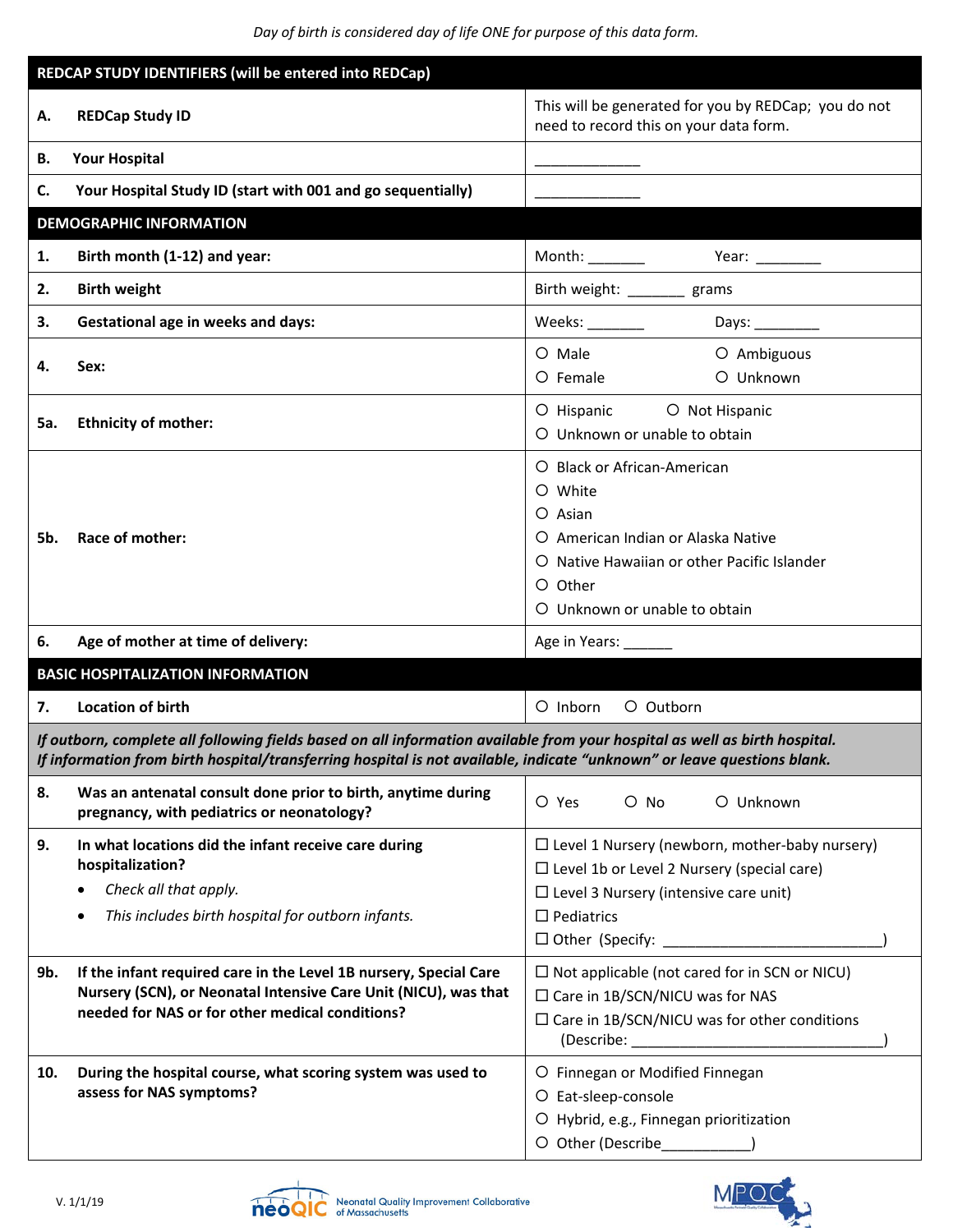|     | <b>MATERNAL-FETAL EXPOSURES</b>                                                                                                                                                                                                                                                                                                                                                                                                                                                                                                                                                                                                                                                                           |                                                                                                                                                                                                                                                                                                                                                                                                                                                                             |  |
|-----|-----------------------------------------------------------------------------------------------------------------------------------------------------------------------------------------------------------------------------------------------------------------------------------------------------------------------------------------------------------------------------------------------------------------------------------------------------------------------------------------------------------------------------------------------------------------------------------------------------------------------------------------------------------------------------------------------------------|-----------------------------------------------------------------------------------------------------------------------------------------------------------------------------------------------------------------------------------------------------------------------------------------------------------------------------------------------------------------------------------------------------------------------------------------------------------------------------|--|
|     | 11a. What were the maternal-fetal opioid exposures at any time<br>during pregnancy (other than only in 1 <sup>st</sup> trimester)?<br>Include exposures at any time during pregnancy, unless<br>exposure was CLEARLY only in the first trimester.<br>Check all that apply.<br>$\bullet$                                                                                                                                                                                                                                                                                                                                                                                                                   | $\Box$ Methadone, prescribed<br>$\Box$ Methadone, illicit<br>$\Box$ Methadone, unknown source<br>$\Box$ Buprenorphine, prescribed<br>$\Box$ Buprenorphine, illicit                                                                                                                                                                                                                                                                                                          |  |
|     | Information can come from maternal self-report (maternal<br>٠<br>record), maternal toxicology, or neonatal toxicology.<br>Buprenorphine includes Subutex and Suboxone.<br>$\bullet$<br>Other opioids include all agents not otherwise listed; this                                                                                                                                                                                                                                                                                                                                                                                                                                                        | $\Box$ Buprenorphine, unknown source<br>$\Box$ Heroin<br>$\Box$ Fentanyl, illicit<br>$\Box$ Other opioids, prescribed                                                                                                                                                                                                                                                                                                                                                       |  |
|     | includes codeine, oxycodone, hydrocodone, morphine, and<br>hydromorphone (short and long-acting).<br>Indicate exposure to Naltrexone (Vivitrol) in question 12.                                                                                                                                                                                                                                                                                                                                                                                                                                                                                                                                           | $\Box$ Other opioids, illicit<br>$\Box$ Other opioids, unknown source<br>$\Box$ No opioid exposure able to be determined                                                                                                                                                                                                                                                                                                                                                    |  |
|     | 11b. What were the maternal-fetal opioid exposures during the ONE<br>MONTH immediately prior to delivery?<br>Include exposures during the ONE MONTH immediately prior<br>to delivery. If timing of exposures is uncertain, mark the<br>appropriate box.<br>Check all that apply.<br>$\bullet$<br>Information can come from maternal self-report (maternal<br>٠<br>record), maternal toxicology, or neonatal toxicology.<br>Buprenorphine includes Subutex and Suboxone.<br>Other opioids include all agents not otherwise listed; this<br>includes codeine, oxycodone, hydrocodone, morphine, and<br>hydromorphone (short and long-acting).<br>Indicate exposure to Naltrexone (Vivitrol) in question 12. | $\Box$ Methadone, prescribed<br>□ Methadone, illicit<br>$\Box$ Methadone, unknown source<br>$\Box$ Buprenorphine, prescribed<br>$\Box$ Buprenorphine, illicit<br>$\Box$ Buprenorphine, unknown source<br>$\Box$ Heroin<br>$\Box$ Fentanyl, illicit<br>$\Box$ Other opioids, prescribed<br>$\Box$ Other opioids, illicit<br>$\Box$ Other opioids, unknown source<br>$\Box$ No opioid exposure able to be determined<br>$\Box$ Timing of opioid exposure unclear or uncertain |  |
|     | 11c. If mother was receiving medication-assisted therapy (MAT) at<br>time of delivery, what was the history of MAT use?<br>MAT can include methadone, buprenorphine (Subutex or<br>Suboxone), and naltrexone (Vivitrol).                                                                                                                                                                                                                                                                                                                                                                                                                                                                                  | O MAT throughout pregnancy without illicit opioid use<br>O MAT throughout pregnancy with illicit opioid use<br>O Initiation of MAT during pregnancy without illicit<br>opioid use while on MAT<br>O Initiation of MAT during pregnancy with illicit opioid<br>use while on MAT<br>O Other: (Describe:<br>O Unable to determine                                                                                                                                              |  |
| 12. | What were other maternal-fetal exposures of note?<br>Check all that apply.<br>٠<br>Do not include if exposure was clearly only in the first<br>trimester.<br>Exposures could be from prescribed use or illicit use.                                                                                                                                                                                                                                                                                                                                                                                                                                                                                       | $\Box$ Naltrexone (Vivitrol)<br>$\Box$ Cocaine<br>$\Box$ Marijuana<br>$\Box$ Alcohol<br>$\Box$ SSRI<br>$\square$ Benzodiazepine<br>$\Box$ Gabapentin<br>□ Nicotine/Tobacco<br>$\square$ Amphetamines/Methamphetamines<br>$\Box$ Other (Specify:                                                                                                                                                                                                                             |  |



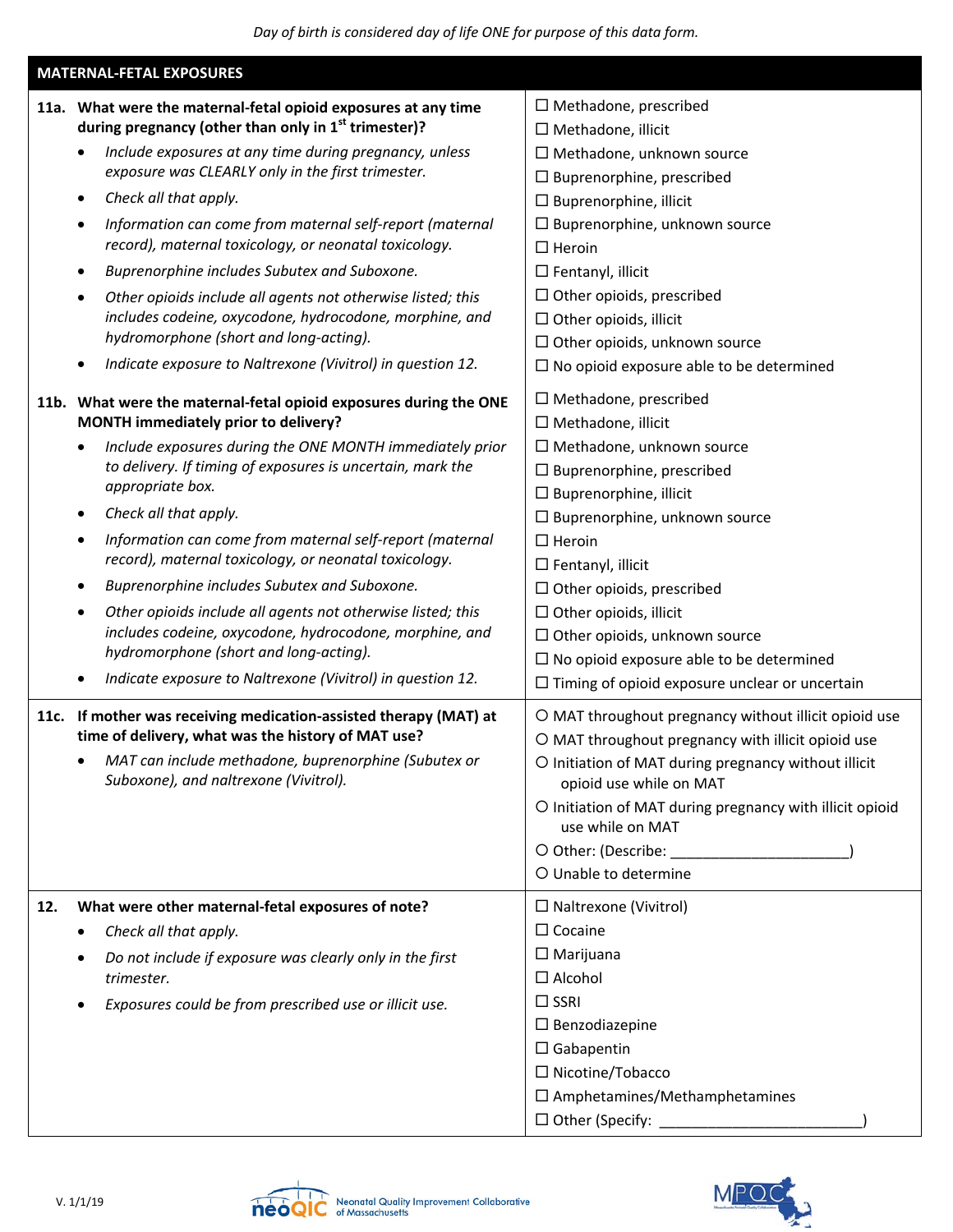|     | <b>HUMAN MILK USE</b>                                                                                                                                                                                                                                                                                                                                                                                                                  |                                                                                                           |
|-----|----------------------------------------------------------------------------------------------------------------------------------------------------------------------------------------------------------------------------------------------------------------------------------------------------------------------------------------------------------------------------------------------------------------------------------------|-----------------------------------------------------------------------------------------------------------|
| 13. | Was this infant eligible to receive his/her mother's own milk per<br>your hospital's guidelines?<br>Donor milk is NOT considered as mother's milk.                                                                                                                                                                                                                                                                                     | O Yes<br>O Unknown<br>$\circ$ No<br>O No hospital guideline on breast milk                                |
| 14. | Did infant receive any of his/her mother's own milk at any time<br>during hospitalization?<br>Donor milk is NOT considered as mother's milk.                                                                                                                                                                                                                                                                                           | $\circ$ No<br>O Unknown<br>$\circ$ Yes                                                                    |
| 15. | What type of feeding was infant receiving at discharge/transfer<br>from your hospital?<br>Include all types of feeding given in the 24 hours prior to<br>discharge.<br>Donor milk is NOT considered as mother's milk, and should be<br>considered as formula for this question.                                                                                                                                                        | O Mother's own milk only<br>O Mother's own milk and formula<br>O Formula only<br>O Unknown                |
|     | NAS PHARMACOLOGIC TREATMENT                                                                                                                                                                                                                                                                                                                                                                                                            |                                                                                                           |
| 16. | Did infant receive pharmacologic agents for NAS?                                                                                                                                                                                                                                                                                                                                                                                       | O Yes<br>$O$ No<br>O Unknown                                                                              |
|     | If yes, answer questions 15a-15e. If no or unknown, go to question 16.                                                                                                                                                                                                                                                                                                                                                                 |                                                                                                           |
|     | 17a. What was the first pharmacologic agent used for treatment of<br>NAS?<br>If two agents were started simultaneously, enter primary<br>$\bullet$<br>agent here and second agent in 13d, and enter same starting<br>day for both. Primary agent would be that agent used most<br>commonly to treat NAS in your NICU.<br>17b. What day of life was first pharmacologic agent initiated?<br>Day of birth is considered day of life ONE. | O Morphine<br>O Methadone<br>O Clonidine<br>O Phenobarbital<br>O Other (Specify:<br>O Unable to determine |
|     | 17c. Was a 2nd pharmacologic agent used for treatment of NAS?                                                                                                                                                                                                                                                                                                                                                                          | O Yes<br>O Unknown<br>$O$ No                                                                              |
|     | 17d. What was the second pharmacologic agent used for treatment<br>of NAS?                                                                                                                                                                                                                                                                                                                                                             | O Morphine<br>O Methadone<br>Clonidine<br>O Phenobarbital<br>O Other (Specify:<br>O Unable to determine   |
|     | 17e. What day of life was second pharmacologic agent initiated?<br>Enter "-99" if not applicable.<br>Day of birth is considered day of life ONE.                                                                                                                                                                                                                                                                                       |                                                                                                           |
|     | 17f. Was pharmacologic therapy given as scheduled dosing or as prn<br>dosing?                                                                                                                                                                                                                                                                                                                                                          | O Scheduled<br>O PRN<br>O PRN followed by scheduled<br>O Unable to determine                              |



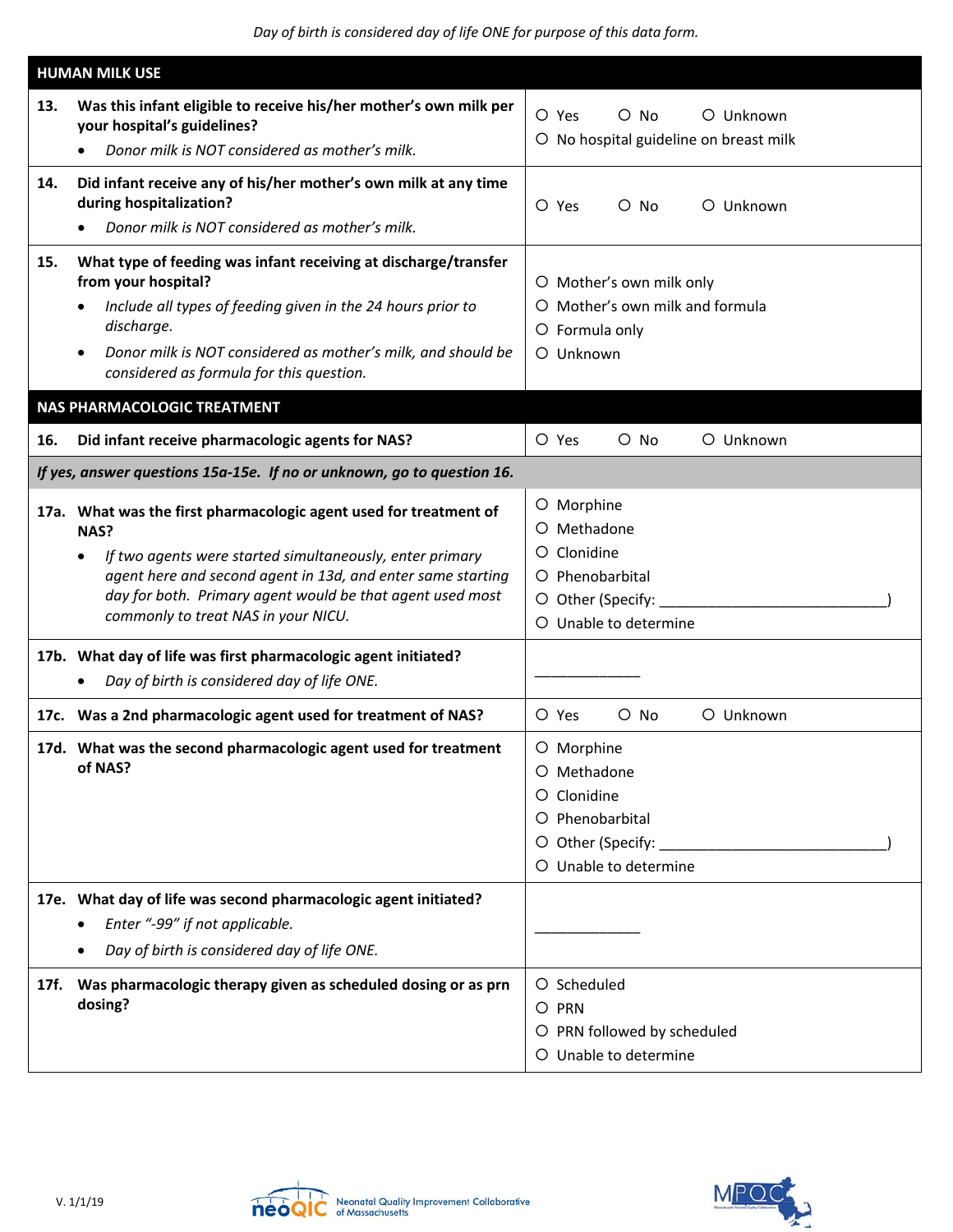|     | <b>NON-PHARMACOLOGIC CARE</b>                                                                                                                                                                                              |                                          |
|-----|----------------------------------------------------------------------------------------------------------------------------------------------------------------------------------------------------------------------------|------------------------------------------|
| 18. | Was early skin-to-skin contact with birth mother performed?<br>Mark Yes if infant was placed naked or only with diaper on                                                                                                  | O Yes<br>O Unknown<br>$\circ$ No         |
|     | mother's chest for any time in the first 24 hours of life.                                                                                                                                                                 |                                          |
|     | 19a. Did infant 'room-in' with birth mother for at least 1 night prior<br>to maternal discharge?                                                                                                                           |                                          |
|     | Mark Yes if infant remained in the mother's room for at least<br>٠<br>one night prior to maternal discharge (brief time in nursery is<br>acceptable).                                                                      | O Yes<br>$O$ No<br>O Unknown             |
|     | Mark No if infant was brought to SCN/NICU or other<br>monitored environment for care shortly after birth.                                                                                                                  |                                          |
|     | 19b. Did infant 'room-in' with birth mother for at least 1 night AFTER<br>maternal discharge?                                                                                                                              |                                          |
|     | Mark Yes if infant and mother remained together for at least<br>one night after mother was discharged in any location (brief<br>time separated is acceptable).                                                             | O Yes<br>$O$ No<br>O Unknown             |
|     | Mark No if infant and mother did not remain together<br>overnight for at least one night after maternal discharge                                                                                                          |                                          |
|     | <b>DISCHARGE INFORMATION</b>                                                                                                                                                                                               |                                          |
|     | If infant was transferred from your hospital to another hospital, answer the following questions based on information from your<br>hospital as well as the receiving hospital. DAY OF BIRTH IS CONSIDERED DAY OF LIFE ONE. |                                          |
| 20. | Was infant discharged to home from your hospital, or from<br>another hospital?                                                                                                                                             | O Your hospital<br>O Another hospital    |
| 21. | What day of life was final discharge to home?                                                                                                                                                                              |                                          |
|     | This could be from your hospital or receiving hospital.                                                                                                                                                                    |                                          |
|     | If unable to determine, enter "-99".                                                                                                                                                                                       |                                          |
| 22. | What was the eventual discharge disposition from hospital?                                                                                                                                                                 | O Home with biologic parent              |
|     | This could be from your hospital or receiving hospital.                                                                                                                                                                    | O Home with guardian or foster parent    |
|     |                                                                                                                                                                                                                            | O Other (Specify: 2000)                  |
|     |                                                                                                                                                                                                                            | O Unable to determine                    |
| 23. | At the time of discharge to home, was the infant receiving<br>medications for NAS?                                                                                                                                         | O Unable to determine<br>O Yes<br>$O$ No |
|     | 23a. If yes, what medications was infant receiving at time of                                                                                                                                                              | $\Box$ Morphine                          |
|     | discharge to home?                                                                                                                                                                                                         | $\square$ Methadone                      |
|     | Check all that apply.                                                                                                                                                                                                      | $\Box$ Clonidine                         |
|     |                                                                                                                                                                                                                            | $\Box$ Phenobarbital                     |
|     |                                                                                                                                                                                                                            | $\Box$ Other (Specify:                   |
| 24. | What day of life was last dose of OPIOID medication for NAS?                                                                                                                                                               |                                          |
|     | This could be at your hospital, receiving hospital, or home.                                                                                                                                                               |                                          |
|     | Enter -99 if not applicable.                                                                                                                                                                                               |                                          |
|     | Enter -77 if the information is not able to be obtained.                                                                                                                                                                   |                                          |